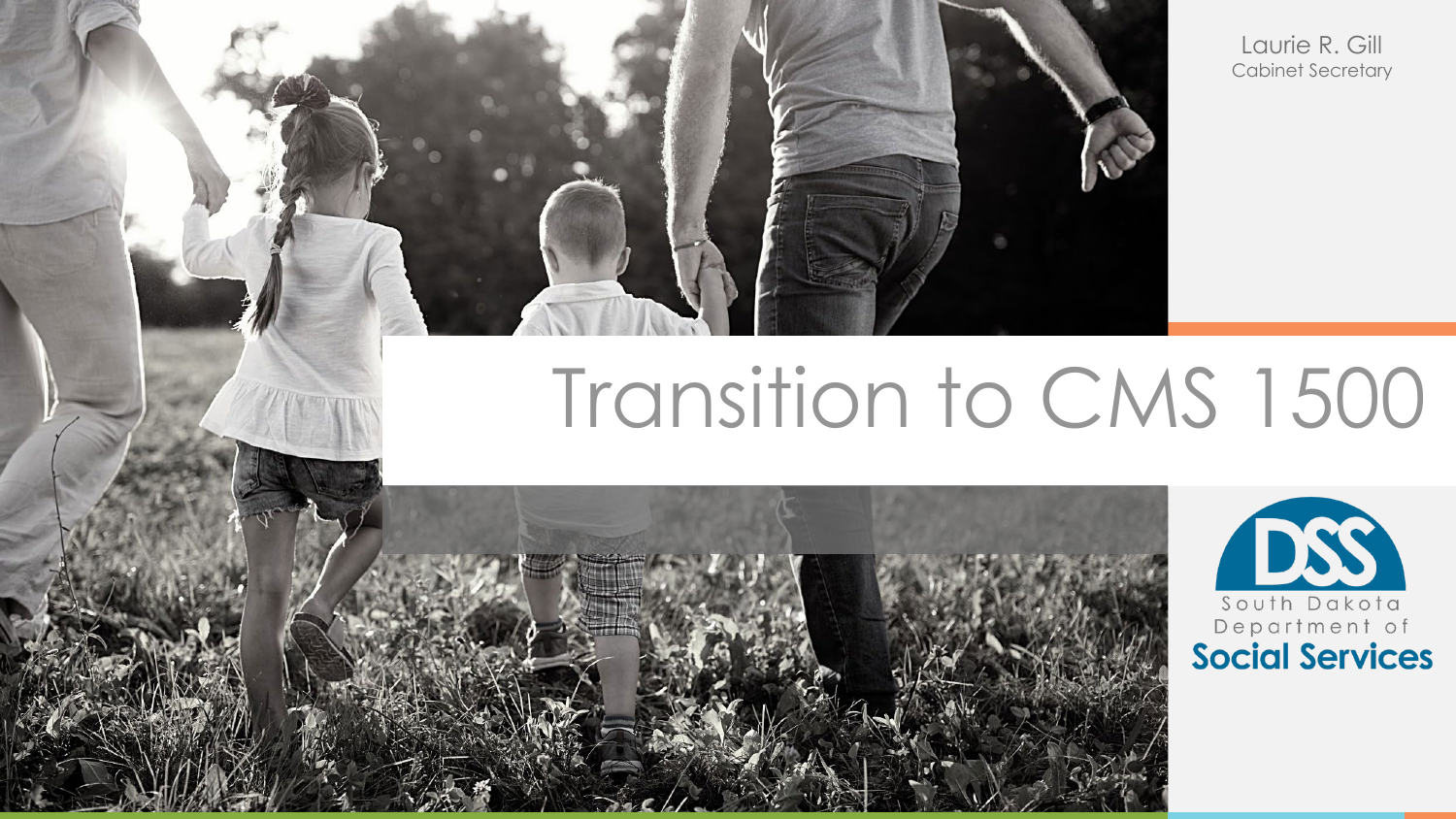## Implementation and Provider Examples

#### Implementation

Implemented on January 1, 2021.

Who was affected:

- Indian Health Services and Tribal 638 Facilities
	- Audiologist;
	- Anesthesiologist;
	- Certified registered nurse anesthetist;
	- Certified social worker PIP;
	- Certified social worker PIP candidate;
	- Chiropractor;
	- Clinical nurse specialist;
	- Dentist;
	- Licensed professional counselor mental health;
	- Licensed professional counselor working toward a mental health designation;
	- Licensed marriage and family therapist;
	- Nurse midwife;
	- Nurse practitioner;
	- Optometrist;
	- Occupational therapist;
	- Oral surgeon;
	- Orthodontist;
	- Physical therapist;
	- Physician;
	- Physician assistant;
	- Psychologist;
	- Podiatrist; and
	- Speech language pathologist.

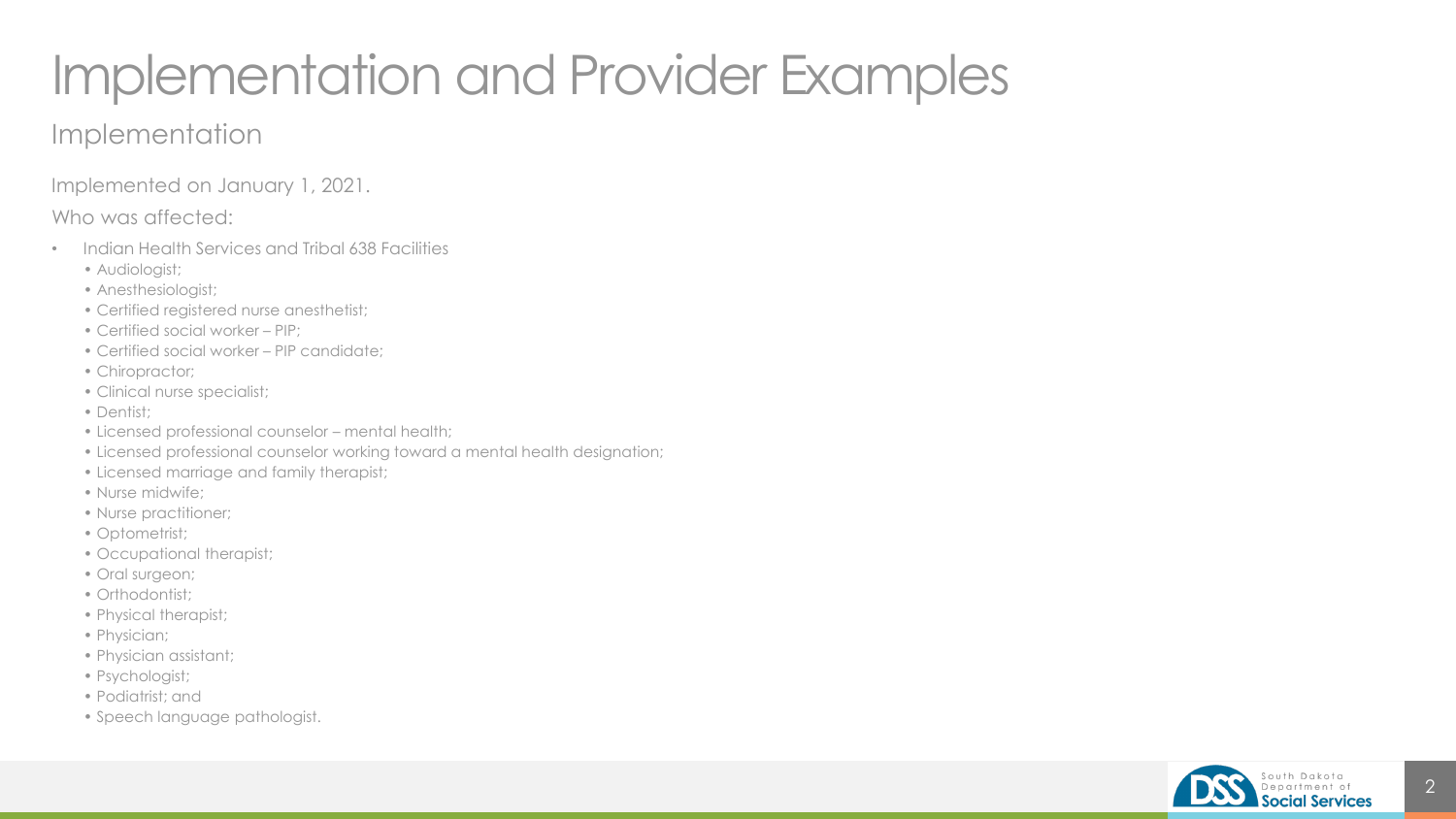### Well Child Visits since 01/01/2021

With the change to the CMS 1500 Claim form Well Child Visits and Immunizations are more easily tracked.



### **Well Child Visits**

Prev visit est age 18-39 **Prev visit new age 5-11 Prev visit new age 12-17 Prev visit est age 5-11 Prev visit est age 1-4 Prev visit est age 12-17** Per pm reeval est pat infant Init pm e/m new pat infant  $\blacksquare$  Init pm e/m new pat 1-4 yrs

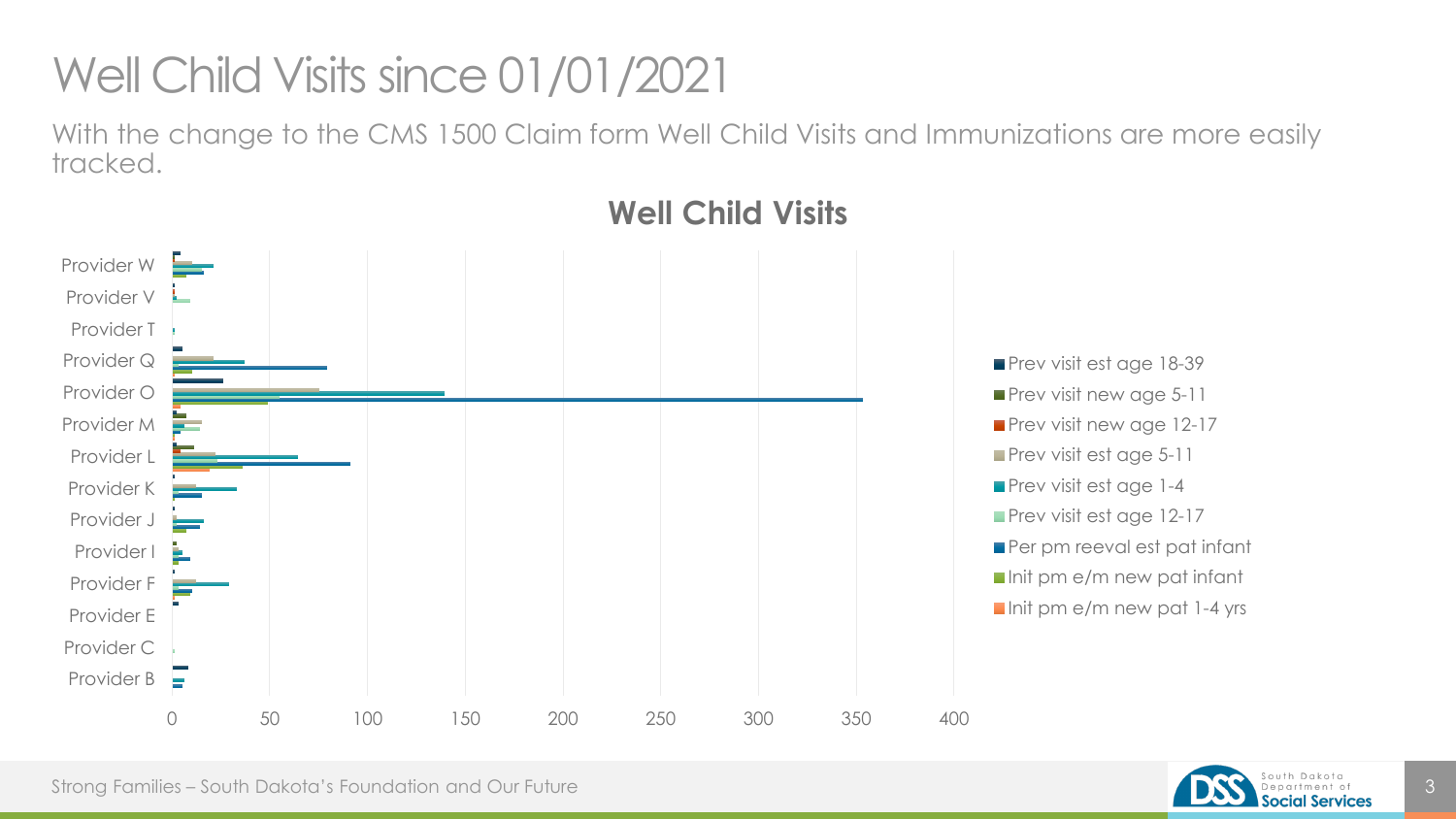### Immunization since 01/01/2021

With the change to the CMS 1500 Claim form Immunizations are more easily tracked.



#### **Immunizations and Injections**

Strong Families – South Dakota's Foundation and Our Future 4 and the strong strong families – South Dakota's Foundation and Our Future 4 and the strong services and  $\frac{1}{4}$ 

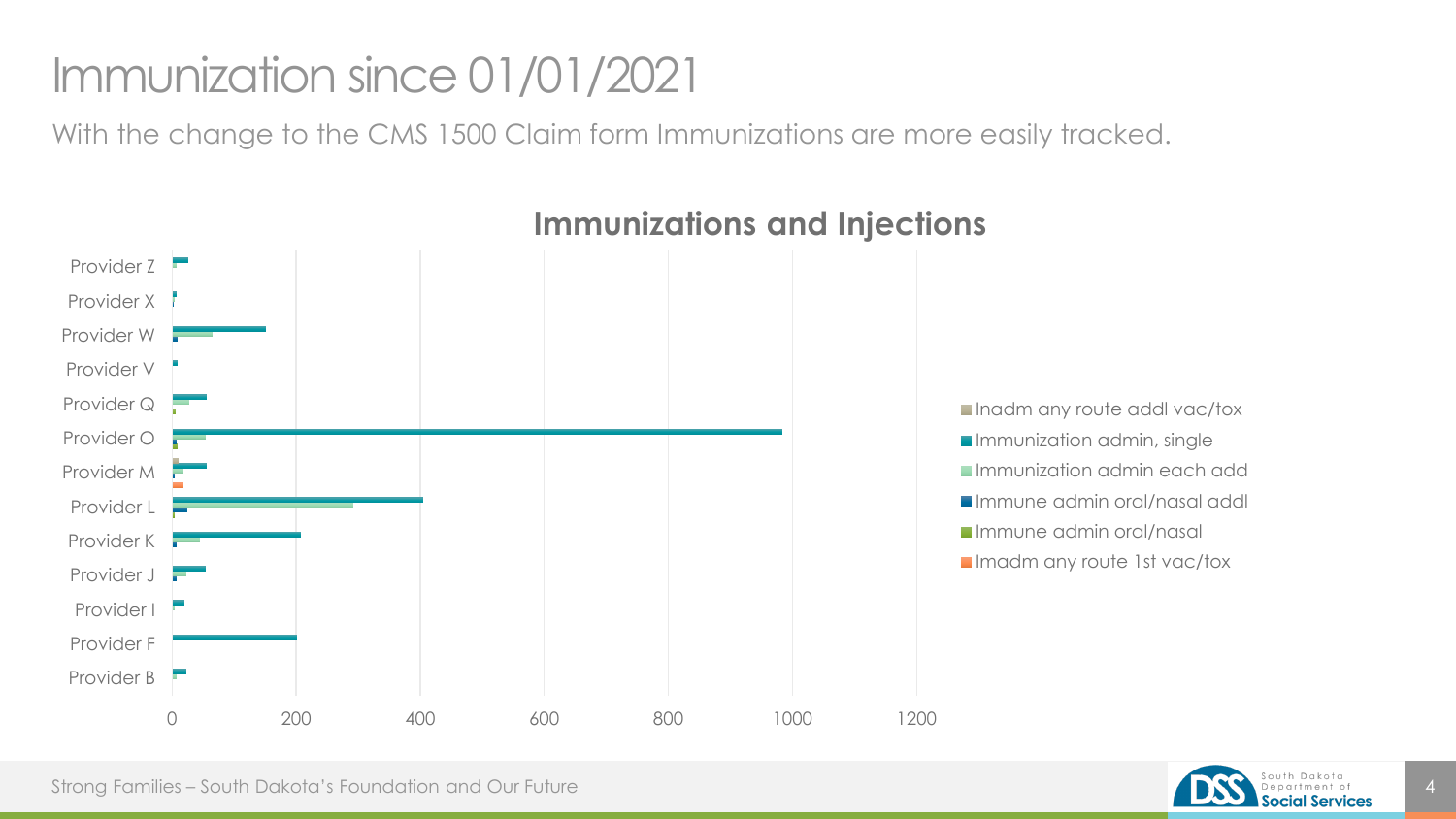### Claim Selection Guide CMS 1500 Claim Form

#### CLINIC SERVICES

- Taxonomy: 261Q00000X
- Place of Service (POS): 11
	- Services provided during clinic hours or urgent care clinic hours. Example: Clinic hours 8:30 am-5:00 pm and Urgent Care clinic 5:30 pm-7:00 pm
	- For preventive care: Preventive care includes things like having an annual physical exam, receiving immunizations, or screening for conditions like diabetes, heart disease, and some types of cancer.
	- For routine care: Examples of routine care include follow-up appointments for an existing condition or attending a therapy session at a mental health clinic, immunizations without an office visit, simple lab draws, etc.
	- For non-emergency symptoms: If you're feeling under the weather with symptoms like a cough, sore throat, or ear pain, you can go to a medical clinic for care.
	- For minor injuries: You may be able to go to a clinic for minor injuries, such as muscle strains, minor cuts, or small burns.

#### Physician Hospital Services

- Taxonomy: 193200000x or 193400000X
- Place of Service (POS): 21
	- Physician services that are provided to the recipient during an INPATIENT stay. Example: Physician Rounds
	- Billing NPI: Is separate from the hospital BNPI, would allow for Physician to bill for services rendered in Hospital place of service
	- Hospitalists are not eligible to bill for Hospital services as they are employed by the hospital and fees are included.

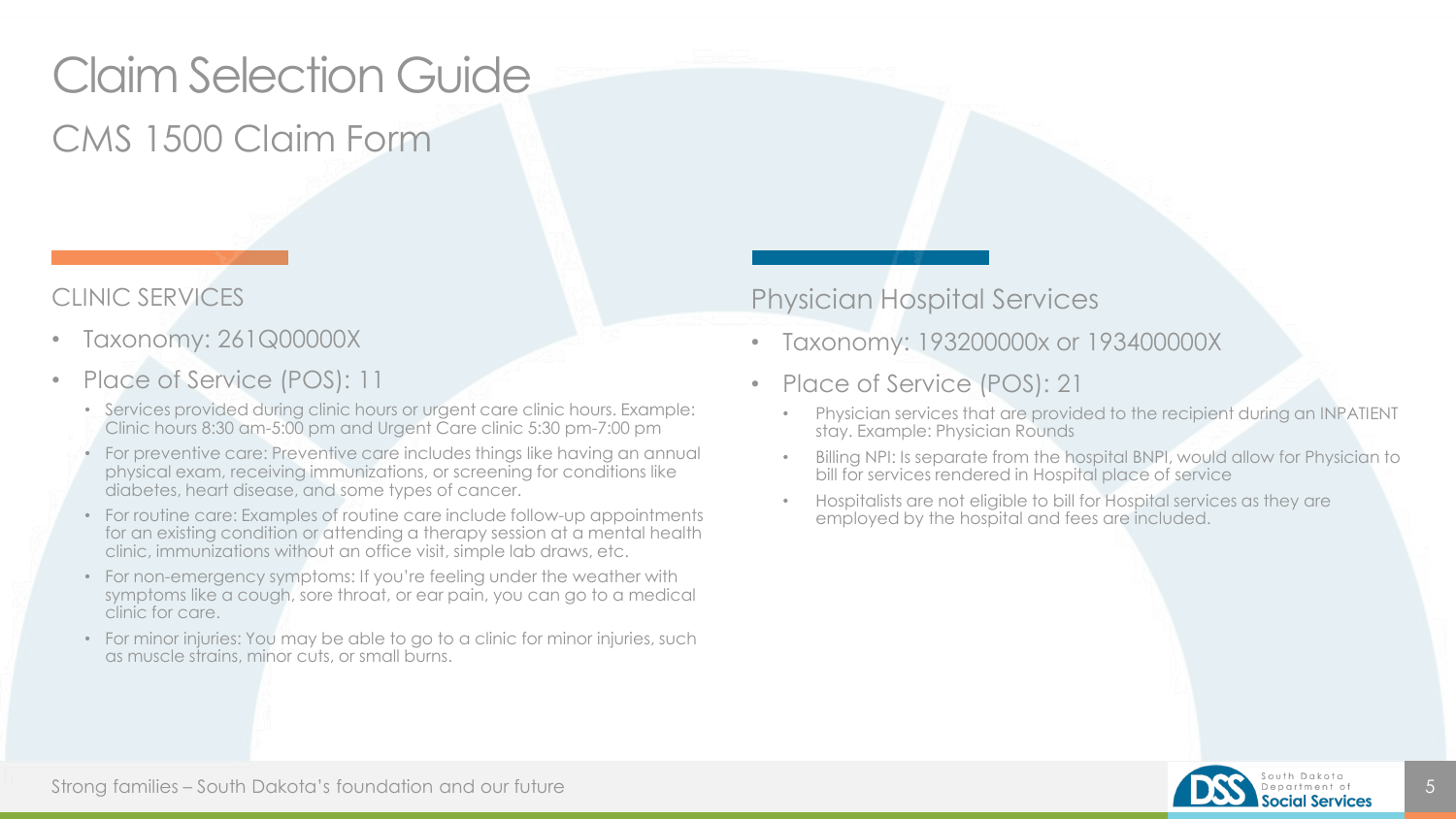### Claim Selection Guide UB-04 Claim Form

- Outpatient Hospital Services
- Taxonomy: 282N00000X
- Place of Service (POS): 22
	- These facilities must be licensed/recognized as a hospital.
	- To see a specialist: If you have a serious health condition, you may be referred to a hospital-based specialist. This specialist can help diagnose and treat your condition. An example of this is an [oncologist](https://www.healthline.com/health/cancer/what-is-an-oncologist) for cancer.
	- For symptoms of a medical emergency: If you have symptoms of a medical emergency like a [heart attack](https://www.healthline.com/health/what-does-a-heart-attack-feel-like) or [stroke,](https://www.healthline.com/health/stroke/stroke-warning-signs) you should seek immediate medical care at a hospital's emergency department.
	- For a serious injury: It's essential to get to a hospital's emergency department for serious injuries, such as those sustained in a car accident or fall. Other examples include [head injuries, s](https://www.healthline.com/health/head-injury)evere burns, and serious cuts or lacerations.
	- For mental health emergencies: If a person's behavior is putting them or others at risk of harm, it's best to get the patient to a hospital for evaluation and care.

#### Inpatient Hospital Services

- Taxonomy: 282N00000X
- Place of Service (POS): 21
	- Complex surgeries/use of a surgical room
	- Delivering a baby
	- Use of a hospital bed for a serious illness(es) or medical issue(s) that require substantial monitoring with a minimum of a 24-hour stay



Strong families – South Dakota's foundation and our future 6 to the strong strong families – South Dakota's foundation and our future 6 to the strong services of the strong services of the strong services of the strong ser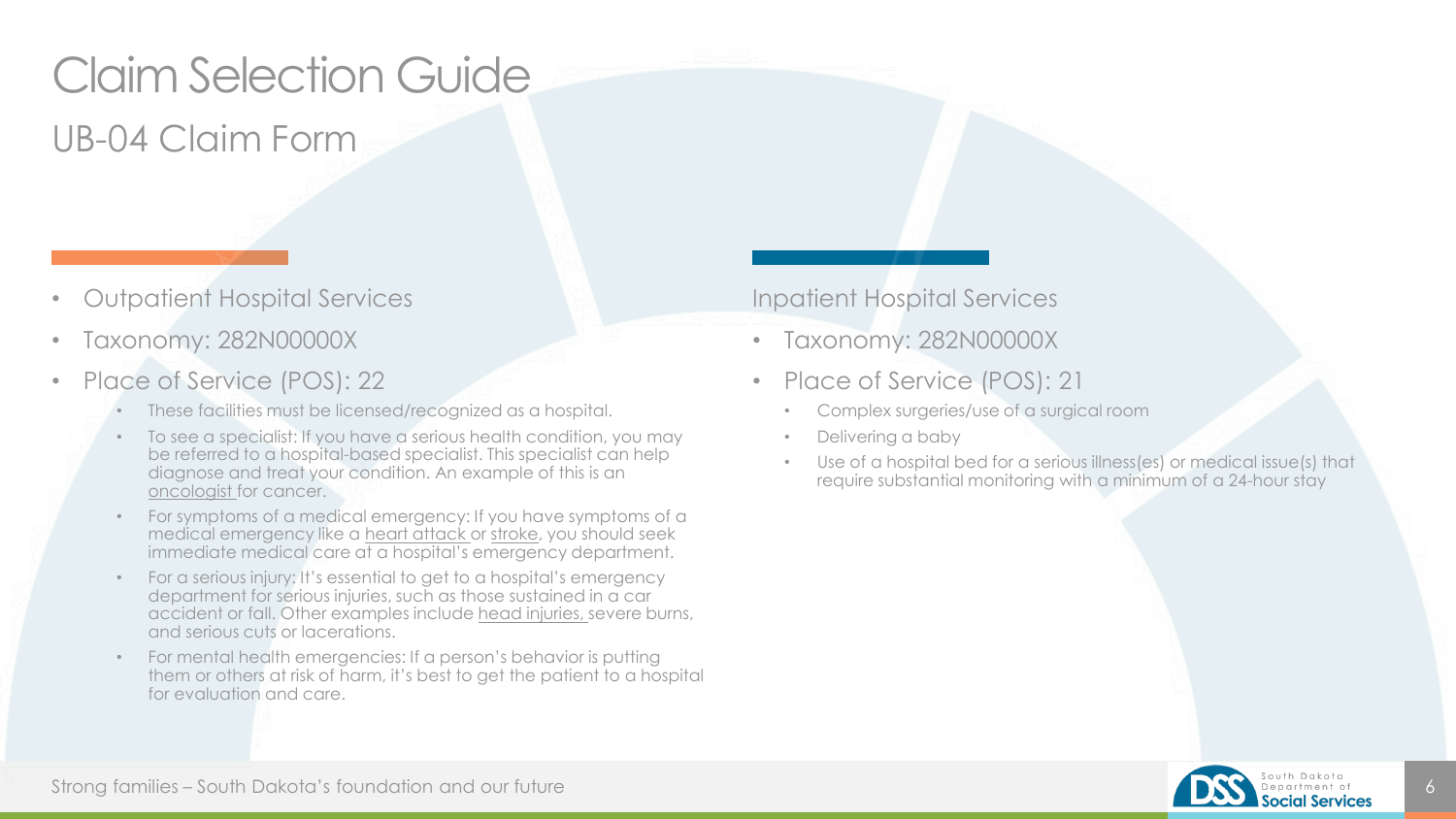### Claims Questions

- Telephone Service Unit
	- 1-800-452-7691
		- Available from 9:00 AM to 4:00 PM CST
- Claim Manuals
	- <https://dss.sd.gov/medicaid/providers/billingmanuals/>
		- [https://dss.sd.gov/docs/medicaid/providers/billingmanuals/IHS%20and%20Tribal%206](https://dss.sd.gov/docs/medicaid/providers/billingmanuals/IHS%20and%20Tribal%20638%20Facilities.pdf) 38%20Facilities.pdf
- Email Contacts
	- [Jessie.McEntaffer@state.sd.us;](mailto:Jessie.McEntaffer@state.sd.us) [Kevin.Unser@state.sd.us](mailto:Kevin.Unser@state.sd.us); [Lisa.Reuland@state.sd.us](mailto:Lisa.Reuland@state.sd.us)
		- Please securely provide reference number, recipient id, billing NPI, and date of service